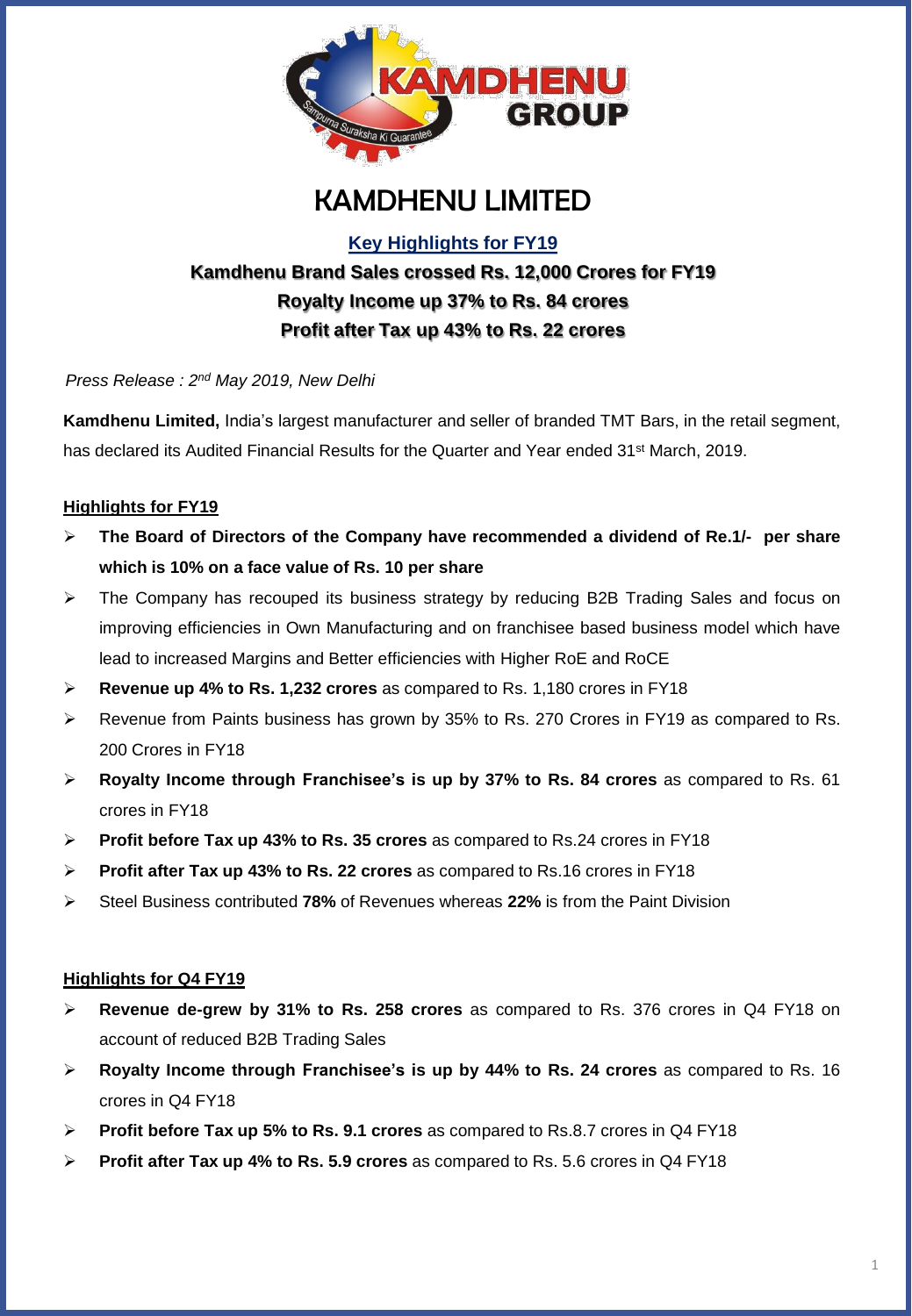

*Commenting on the results and performance, Mr. Satish Kumar Agarwal, Chairman & Managing Director said:*

"Our overall performance for the year ended 31st March 2019 has been above our expectations and we are very pleased to inform you that the Board of Directors of the company has recommended a Dividend of Re. *1 per equity share which is 10% on a face value of Rs. 10 per equity share.*

We have been able to improve our profitability significantly during the year and have reported a 43% growth to Rs. 22 Crores. This has been on the back of a conscious decision on changing our business strategy by *way of reducing B2B Trading Sales. The focus has been more on improving efficiencies in Own Manufacturing and on franchisee based business model which have led to increased Margins and Better efficiencies with Higher RoE and RoCE. It has also helped us to reduce our Working Capital requirements.*

We are also very happy to inform you that our overall Branded Sales of the Kamdhenu Brand has crossed Rs. 12,000 Crores for FY19 which is a growth of 49% YoY as compared to Rs. 8,072 crores in FY18. Our royalty income has also shown significant improvement and has grown by 37% to Rs. 84 crores for the full *year. We have been able to leverage our brand created through our large distribution and marketing strength.*

The company is on course to beat its target of Rs. 100 crores as Royalty Income by 2020. Along with this *we also expect to add more franchisee capacity going forward and reach the 5 million MT per annum capacity by FY22.*

*To continue the growth momentum going forward we along with our franchisees have continued to invest in our brand which has led to higher spends in the year gone by.*

*Our performance in the Paints Business is improving substantially and have reported overall revenue* growth of 35% YoY to Rs. 270 crores on the back of Growth was led by increased sales of value added *products.*

There was a fire incident that occurred in the Paint Factory at Chopanki during the midnight of 27<sup>th</sup> and 28<sup>th</sup> *April, 2019. In order to meet substantial demand of our paint products and to reduce the impact of disruption of our manufacturing facilities, it has been decided on immediate basis to outsource production of the paint products from third party manufacturers at various locations. The Company will ensure the quality* standards by deputing its own technical team at the manufacturer's plant. We have also deputed a team of *experts to expedite the restoration of manufacturing in the Paint Factory at Chopanki."*